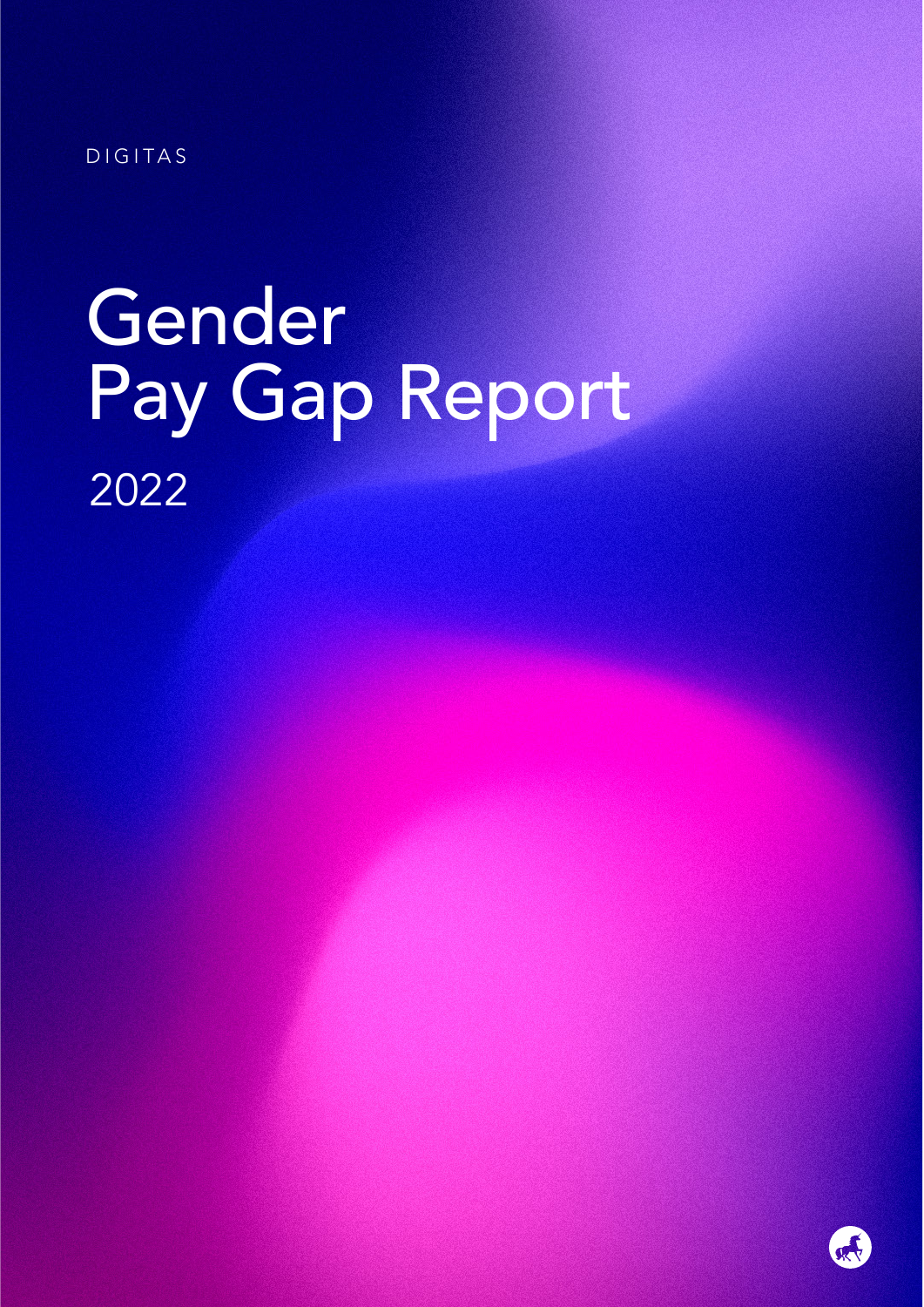

At Digitas UK, our motto is happy people, doing brilliant work for clients that love us.

Dani Bassil, *CEO of Digitas*

I'm proud this rings true across all levels at our agency and I'm proud of the strong female representation across the company. Despite this, we have a lot of work to do to close our gender pay gap.

In 2021, we introduced a range of programmes to create a more representative agency and over time, close the gender pay gap. I'm pleased that our median gender pay gap has reduced from 30% to 28.2%. Our median bonus pay gap also reduced from 76% to 50%. Although these figures are still far from where we want to be, it shows we're on the right trajectory and moving closer to our ambition.

We recognise the need for greater support and flexibility for women to progress their careers and take up more senior roles, and that's why we have comprehensive learning and development programmes to inspire women within our network to develop their career in area such as tech.

Last year we introduced a range of family friendly policies, enhancing our maternity, paternity, second parent, adoption, surrogacy and other packages and a menopause programme to ensure anyone can thrive at Digitas UK, whatever they're going through.

## Gender pay gap explanation and results:

The gender pay gap is the difference in average pay between men and women in an organisation. Digitas median gender pay gap for 2021 is 28.2%. The gender pay gap is different from Equal Pay which is defined as "the right for men and women to be paid the same when doing the same, or equivalent, work" (Equality Act, 2010). The following has been calculated using the Government guideline calculations to determine our gender pay gap for 2021.

|                     | Salary Pay Gap | Bonus Pay Gap |
|---------------------|----------------|---------------|
| Mean                | 19.2%          | $-44.7%$      |
| Median              | 28.2%          | 50%           |
| $%$ M/F             | M              | F             |
| Upper               | 63.2%          | 36.8%         |
| <b>Upper Middle</b> | 64.7%          | 35.3%         |
| Lower Middle        | 32.3%          | 67.7%         |
| Lower               | 29.3%          | 70.7%         |
| <b>Bonus</b>        | M              | F             |
| % Received          | 12.8%          | 14.6%         |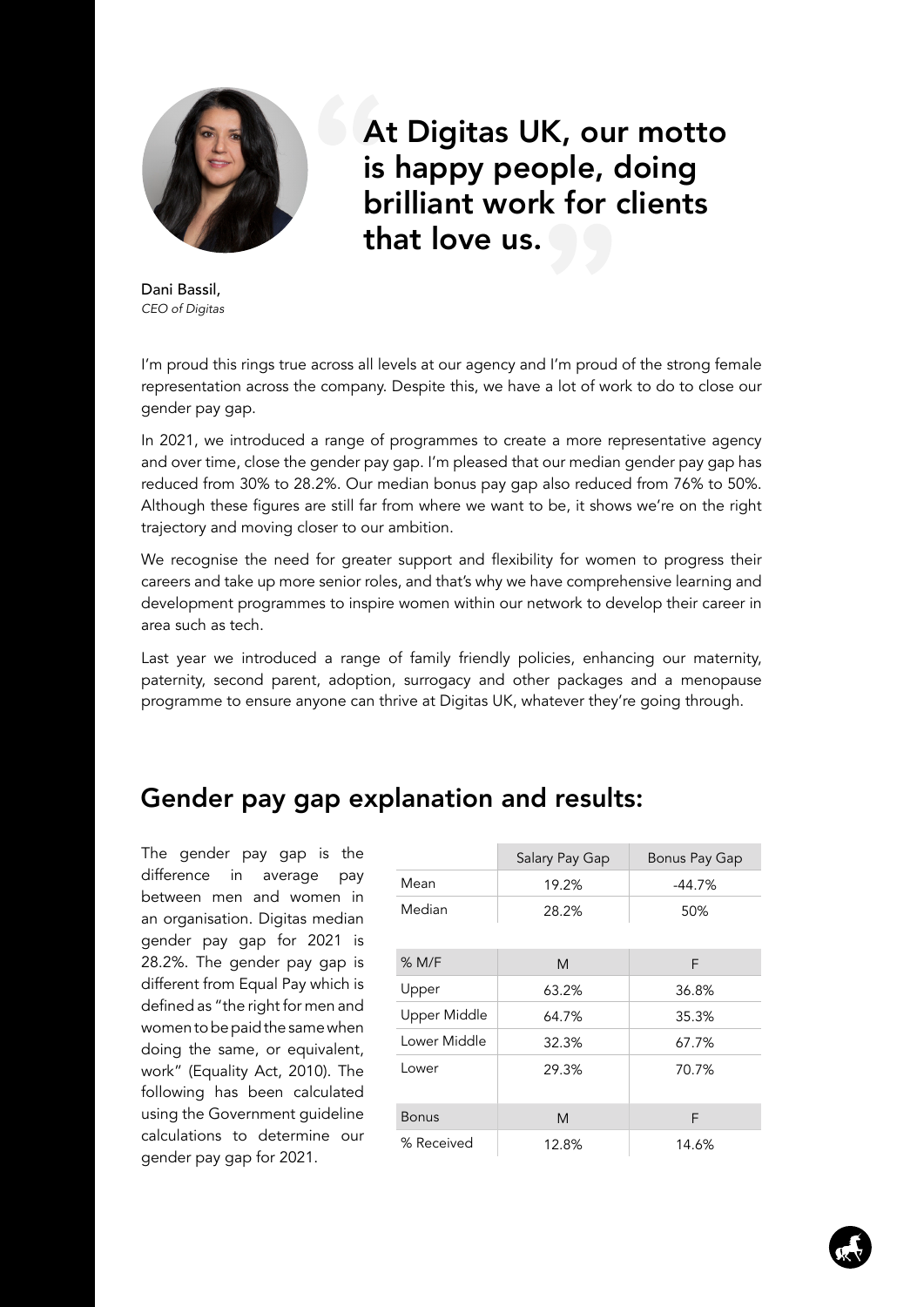# FAQ's and Definitions

#### What is the gender pay gap?

The gender pay gap is the difference in average and median hourly earnings between men and women. This is calculated by looking at all employees' salaries across an organisation, regardless of their job role or level. Gender pay gap reporting was introduced in April 2017 for organisations with more than 250 employees at the snapshot date (5 April each year).

#### Does a gender pay gap mean an equal pay issue?

No. Gender pay is different to equal pay which is defined as "the right for men and women to be paid the same when doing the same, or equivalent, work". It is illegal to pay people differently for the same or equivalent work because of their gender and has been since the Equal Pay Act was introduced in 1970.

#### Why do we have a gender pay gap?

A gender pay gap can be caused by a number of factors such as having more men than women in high earning roles or more women working part-time.

#### What is the reporting period?

The salary data is taken from a snapshot of payroll on 5 April 2021 and the bonus data covers the 12 months leading up to that date.

#### Which employees are included in this report?

The figures cover all employees who have a permanent or fixed term contract (full or part time) and are paid through our payroll system. The data does not cover employees who are being paid a reduced rate or not being paid due to being on maternity, paternity, adoption, shared parental leave or an unpaid sabbatical for example).

#### How have you calculated bonus payments?

Bonus calculations include performance incentives, commission payments and stock option payments.

#### Has salary sacrifice been included in this year's report?

On the snapshot date of 5 April 2020, our highest earners had made a temporary salary sacrifice of between 10 and 20 per cent and this is reflected in the numbers reported.

#### What is the median pay gap?

This is calculated by listing all employees' hourly pay from highest to lowest, and then comparing the midpoint figure (the number that falls in the middle) for men with the midpoint figure for women. The difference between the two is the median pay gap, shown as a percentage.

#### What is the mean pay gap?

This is calculated by adding up all employees' hourly pay and dividing it by the number of employees. The pay gap is the difference between the mean (average) figures for men and for women, which is reported as a percentage.

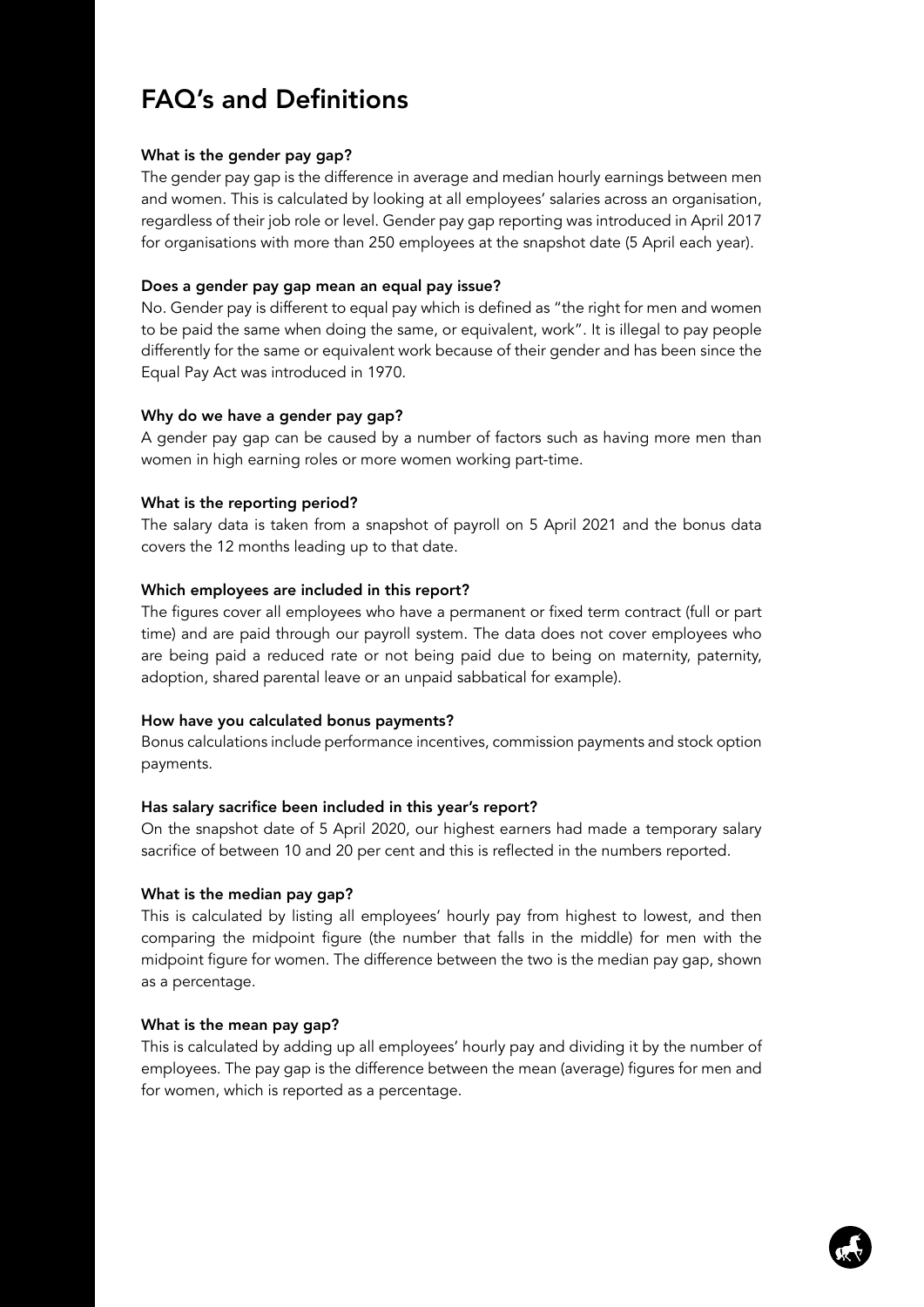#### What is the bonus gap?

The mean and median bonus gaps are the difference between the mean and median bonus pay received by male and female employees in the 12 months ending on 5 April 2021. This applies to all employees, even if they're not in full pay on the snapshot date. We also report on the percentage of male and female employees that receive a bonus in the year.

#### What is a pay quartile?

Employers must sort their full pay employees into a list based on hourly pay, in highest to lowest order, and then split this list into four equal parts which shows how many men and women fall into each of the pay quartiles.

## What does our Gender Pay Gap data tell us?

Despite having strong female representation across the agency, we still have a significant gender pay gap across the mid quartiles.

Our gender pay gap has identified areas of focus for us. We have a great opportunity to help our own people within the mid quartiles to grow and take more senior roles in the future. This is something we plan to do over the coming years and will help us take important steps to create a more diverse and representative agency and close the gender pay gap.

### Progress and our plan to close the Gap:

#### Diversity, Equity & Inclusion

Our D,E&I ambition at Digitas is to eventually become the most diverse and inclusive agency in the UK. We aim to create a culture of equality where everyone feels represented and can belong. We do this by weaving D,E&I into the way we do business through our people, our products and our processes.

In 2020 we launched a D,E&I council that is made up of 20 Diversity & Inclusion Champions from across the agency. The D,E&I Council have created a Digitas D,E&I Manifesto which the Council is working hard to embed within the agency. The D,E&I Council partnered with the Publicis Groupe UK recruitment team using our own tech capabilities to create a CV anonymisation tool which identifies and removes personal details which can lead to the age, gender, ethnicity or other characteristics being disclosed to those involved in the recruitment process. This helps to remove unconscious bias from the recruitment process. After being developed and trialed in Digitas, the tool is now in use across the Publicis Groupe agencies in the UK. The D,E&I Council is also helping driving D,E&I initiatives forward as well as looking at fair and consistent ways of working, and connecting Digitas to the Publicis Groupe UK employee action groups, enABLE, EMBRACE, VivaWomen! and Egalité.

In 2021 we have increased our focus on our data with our amazing Data and Analytics team working to create a people dashboard. The dashboard will allow us to track our Gender Pay Gap to help us measure progress to ensure we are continuously moving forward on our diversity agenda.

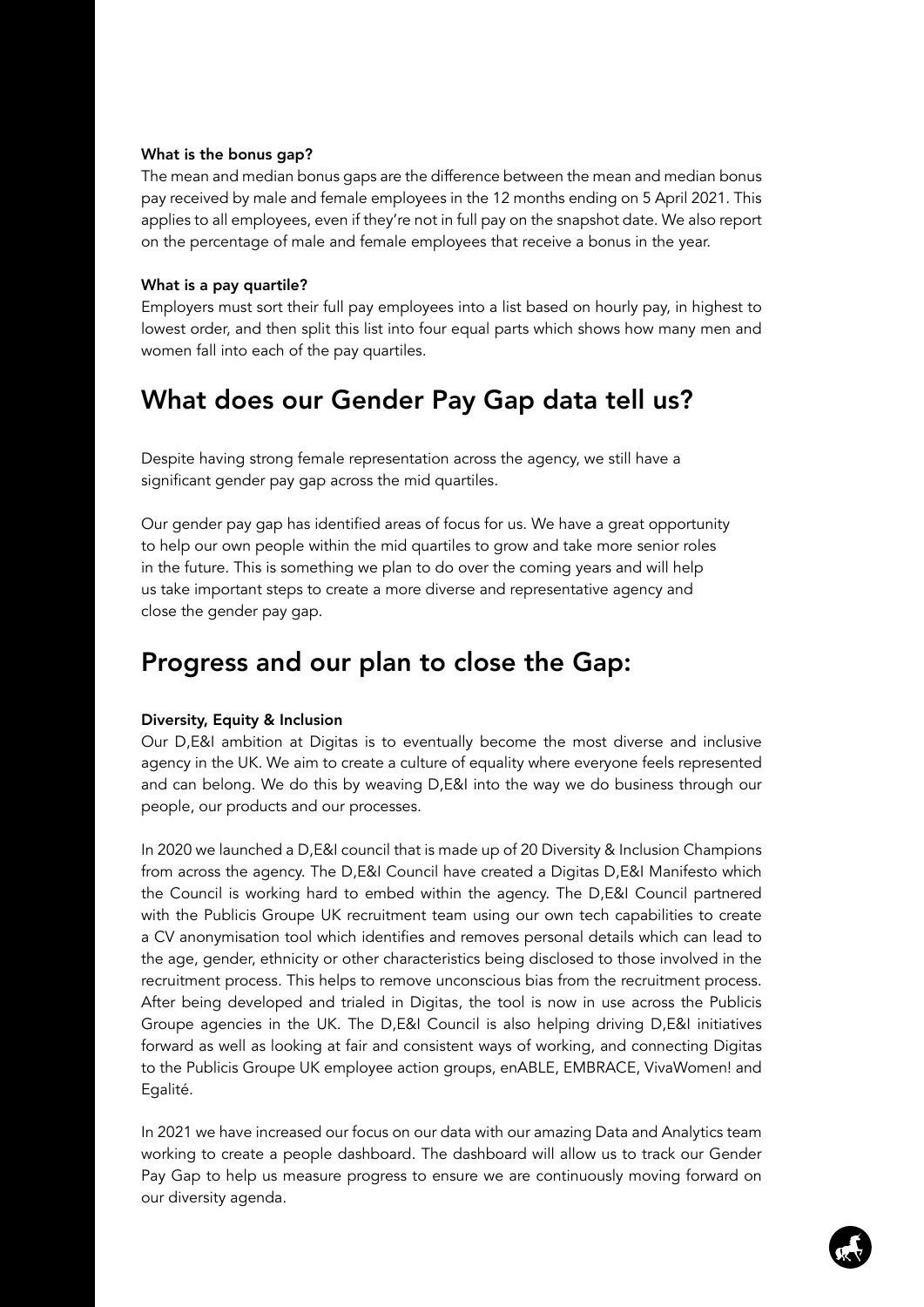#### Development & Opportunities

We remain committed to ensuring our women have every opportunity to grow and develop their careers at Digitas. An 'expectations framework' has been developed and launched and will provide a clear structure on development expectation and pathway to promotion. As well as ensuring all our open roles are publicised internally and greater transparency in our recruitment processes, we continue to run a comprehensive L&D programme to help our people develop and grow as well as brave space sessions to discuss diversity and inclusion.

#### Recruitment

In 2021, we have rolled out inclusive recruitment training which all our hiring managers and Interviewers must complete. This training focuses on being consciously inclusive when recruiting and includes unconscious bias training. This training sits alongside our CV anonymisation tool.

#### Apprenticeship Programme

Our apprenticeship programme provides our apprentices with on the job experience and a strong training and development programme. In 2021, we expanded our programme and welcomed five women apprentices across Data and Strategy.

We remain committed to ensuring our women have every opportunity to grow and develop their careers at Digitas

#### Inclusive Policies

We continue to develop and update our

policies to attract and retain women. This includes the introduction of the family friendly policies with training to embed these policies and raise awareness of the issues surrounding them.